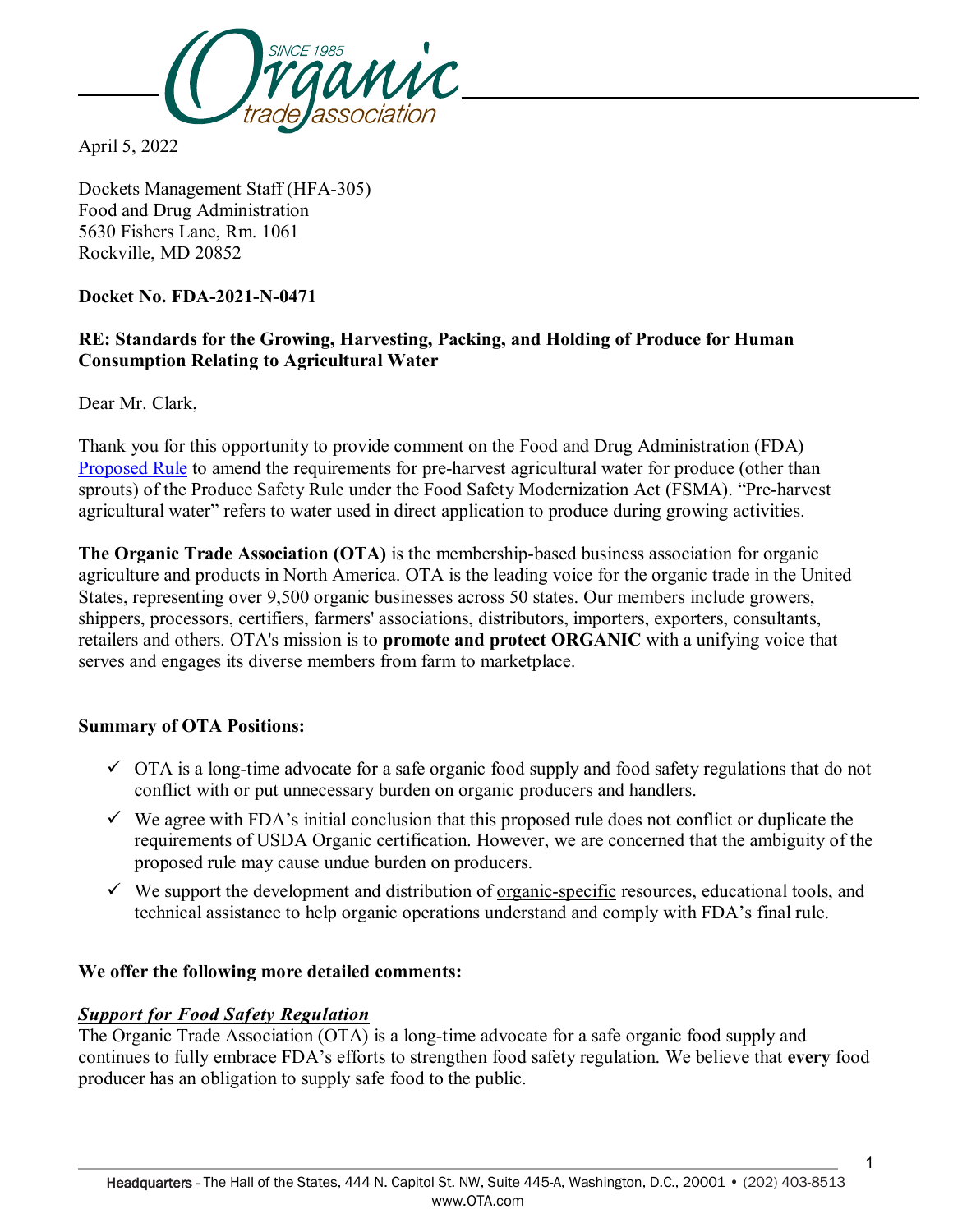

OTA was an early supporter of food safety reform and was fully engaged in the legislative process that resulted in the enactment of the Food Safety Modernization Act (FSMA), as well as the implementation of the act through various regulatory rulemaking actions. A history of our engagement is documented in the public record over the last 13+ years.

# *Impacts for Certified Organic Operations*

The Organic Trade Association (OTA) advocates for food safety regulations that *do not duplicate or conflict* with organic standards or *put unnecessary burden* on organic producers and handlers.

**We agree with FDA's initial conclusion that this proposed rule does not conflict or duplicate the requirements of organic certification under USDA's National Organic Program standards (7 CFR 205).** The proposed rule has *removed* the prescriptive microbial quality criteria and testing requirements for pre-harvest agricultural water that had been cited by stakeholders as inflexible, complex, and challenging, and *replaced* them with comprehensive risk-based assessments and mitigation measures. There does not appear to be any required use of inputs or practices in the proposed rule that could conflict or preclude organic operations from complying with the requirements for organic certification.

**However, we are concerned that the ambiguity of the proposed rule may cause undue burden on producers.** Under the proposed rule, farms would conduct an agricultural water assessment to identify any condition(s) that are reasonably likely to introduce known or reasonably foreseeable hazards into or onto covered produce or food contact surfaces. Then farms would need to use findings from the assessment to determine whether measures are reasonably necessary to reduce the potential for contamination and implement corrective or mitigation measures as needed to ensure water is safe and of adequate sanitary quality. (Summary provided in Appendix A).

Organic farms are highly diverse and so the assessment of each individual crop can become numerous and highly complex for diversified farms that produce a large number of different crops per season. There will be unique decisions in each scenario for *if* and *which* mitigation measure are needed. On one hand, the flexibility of the rule is a strength for operations to customize and implement risk-based mitigation measures. On the other hand, the lack of specificity creates a lot of questions and uncertainty about what actually is required to comply, and whether robust and validated mitigation measures will actually be implemented.

**We support the development and distribution of organic-specific resources, educational tools, and technical assistance to help organic operations understand and comply with FDA's final rule.** The rule requires a high level of technical knowledge to conduct a robust agricultural water assessment and identification of appropriate mitigation measures. FDA should provide information resources, tools, and technical assistance that embraces organic agricultural systems and the unique practice standards and restricted inputs that organic farmers must comply with. FDA must not exclude or preclude organic farmers from accessing and utilizing any further guidance or information provided by FDA to support the implementation of the final rule.

On behalf of our members across the supply chain and the country, OTA thanks the National Organic Standards Board for the opportunity to comment, and for your commitment to furthering organic agriculture.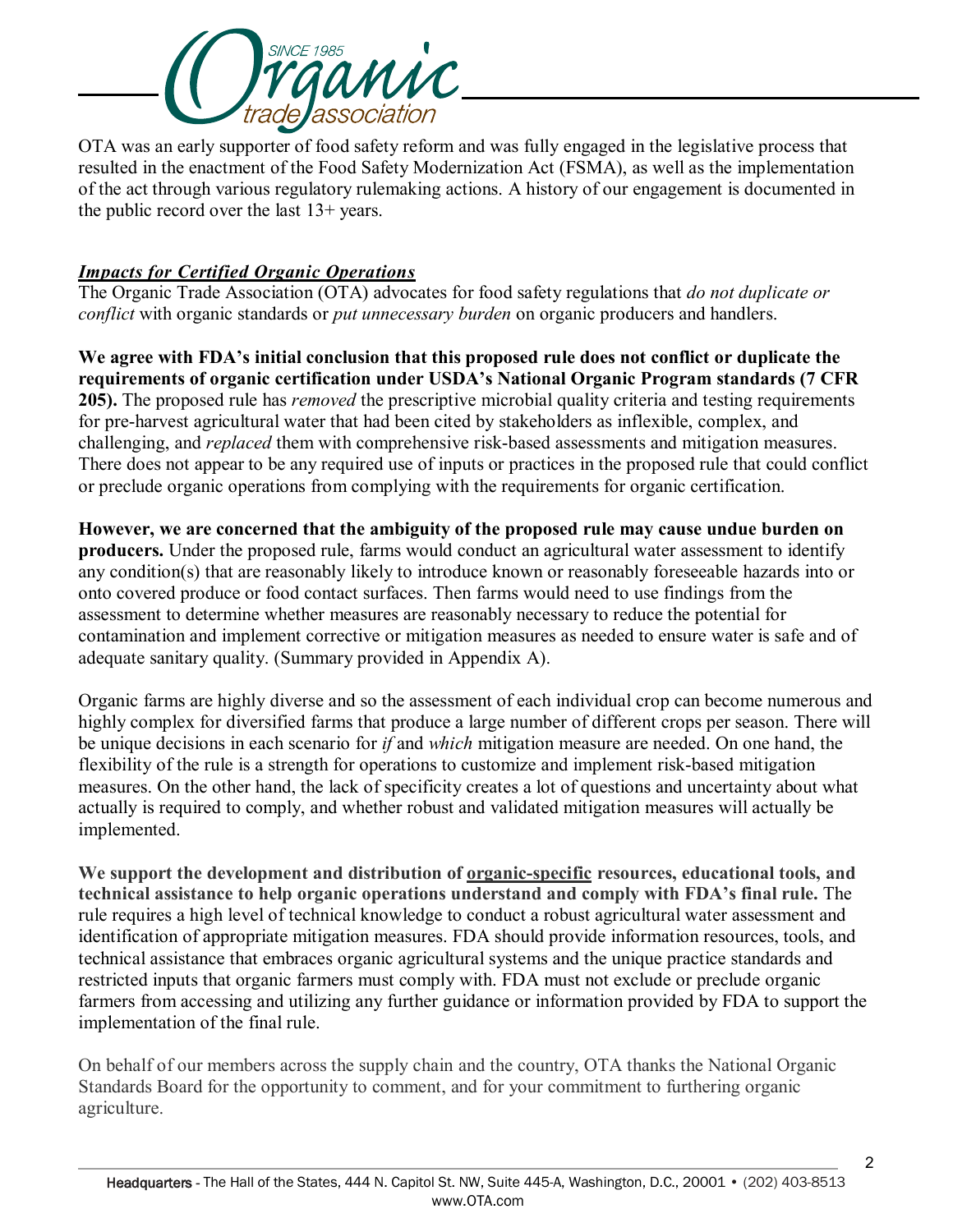

Respectfully submitted,

Ihanna Muenda

Johanna Mirenda Farm Policy Director Organic Trade Association

cc: Laura Batcha Executive Director/CEO Organic Trade Association

3